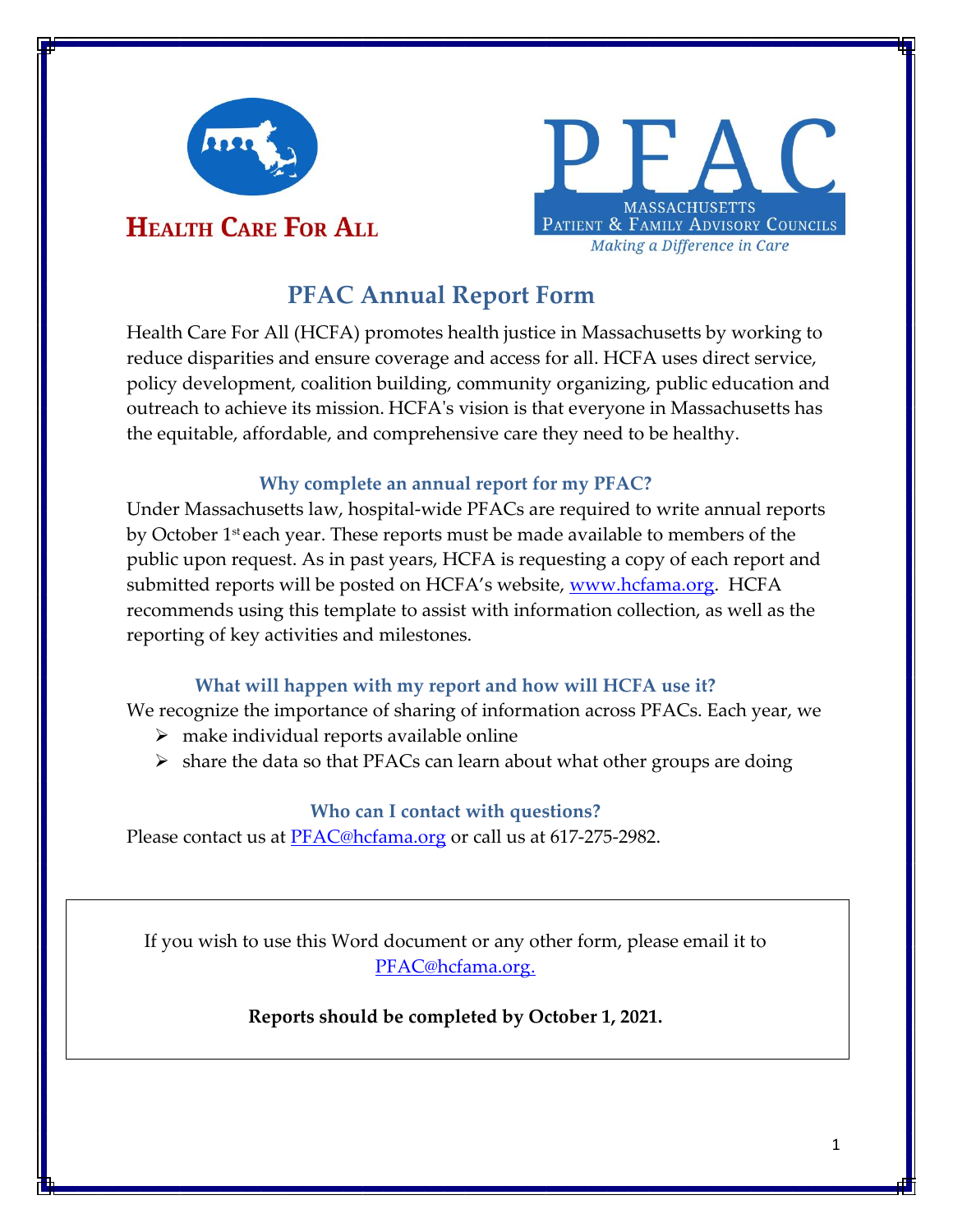## **2021 Patient and Family Advisory Council Annual Report Form**

*The survey questions concern PFAC activities in fiscal year 2021 only: (July 1, 2020 – June 30, 2021).*

## **Section 1: General Information**

## **1. Hospital Name:** New England Sinai Hospital

*NOTE: Massachusetts law requires every hospital to make a report about its PFAC publicly available. HCFA strongly encourages you to fill out a separate template for the hospital-wide PFAC at each individual hospital.*

- 1a. Which best describes your PFAC?
	- ☐ We are the only PFAC at a single hospital **skip to #3 below**
	- ☐ We are a PFAC for a system with several hospitals **skip to #2C below**
	- $\Box$  We are one of multiple PFACs at a single hospital
	- ☒ We are one of several PFACs for a system with several hospitals **skip to #2C below**
	- □ Other (Please describe):

## 1b. Will another PFAC at your hospital also submit a report?

- ☐ Yes
- ☒ No
- ☐ Don't know
- 1c. Will another hospital within your system also submit a report?
	- ☒ Yes
	- $\square$  No
	- $\Box$  Don't know

## **3. Staff PFAC Co-Chair Contact:**

2a. Name and Title: Susan Dowling, Patient Advocate

- 2b. Email: Susan.Dowling@Steward.org
- 2c. Phone: 781-297-1153
- $\Box$  Not applicable

#### **4. Patient/Family PFAC Co-Chair Contact:**

- 3a. Name and Title:
- 3b. Email:
- 3c. Phone:
- $\square$  Not applicable

#### **5. Is the Staff PFAC Co-Chair also the Staff PFAC Liaison/Coordinator?**

- ☒ Yes skip **to #7 (Section 1)** below
- ☐ No describe below in **#6**

#### **6. Staff PFAC Liaison/Coordinator Contact:**

- 6a. Name and Title:
- 6b. Email:
- 6c. Phone:
- ☐ Not applicable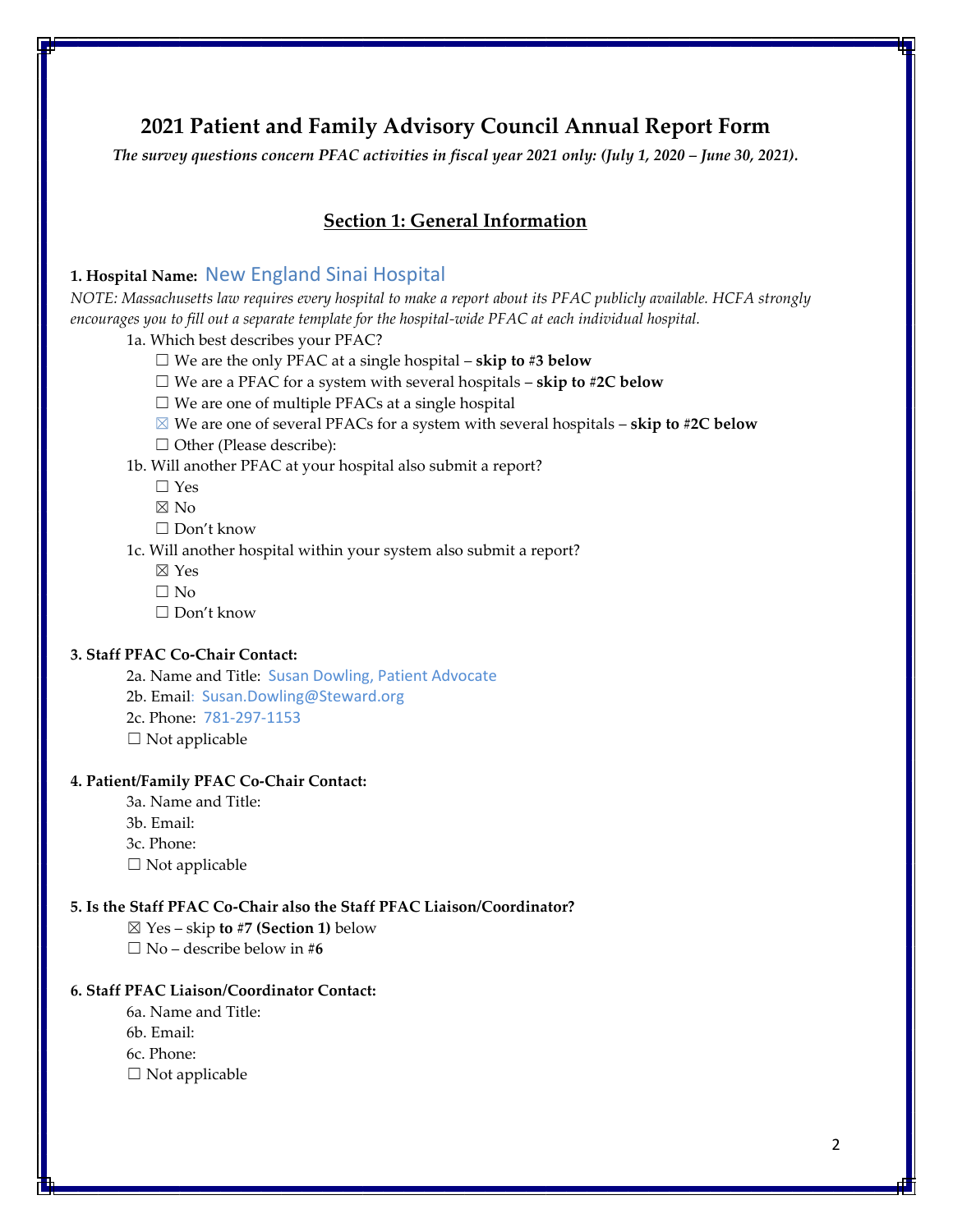## **Section 2: PFAC Organization**

## **7. This year, the PFAC recruited new members through the following approaches (check all that apply):**

- □ Case managers/care coordinators
- $\Box$  Community based organizations
- □ Community events
- ☒ Facebook, Twitter, and other social media
- $\Box$  Hospital banners and posters
- $\Box$  Hospital publications
- $\Box$  Houses of worship/religious organizations
- ☐ Patient satisfaction surveys
- $\Box$  Promotional efforts within institution to patients or families
- $\Box$  Promotional efforts within institution to providers or staff
- ☒ Recruitment brochures
- $\boxtimes$  Word of mouth/through existing members
- ☒ Other (Please describe): An application to join PFAC is included in every patient's admission binder
- $\Box$  N/A we did not recruit new members in FY 2020
- **8. Total number of staff members on the PFAC:** 3
- **9. Total number of patient or family member advisors on the PFAC:** 4
- **10. The name of the hospital department supporting the PFAC is:** Quality Management
- **11. The hospital position of the PFAC Staff Liaison/Coordinator is:** Patient Advocate

## **12. The hospital provides the following for PFAC members to encourage their participation in meetings (check all that apply):**

- $\Box$  Annual gifts of appreciation
- $\boxtimes$  Assistive services for those with disabilities
- $\boxtimes$  Conference call phone numbers or "virtual meeting" options
- $\boxtimes$  Meetings outside 9am-5pm office hours
- $\boxtimes$  Parking, mileage, or meals
- $□$  Payment for attendance at annual PFAC conference
- $\Box$  Payment for attendance at other conferences or trainings
- $\Box$  Provision/reimbursement for child care or elder care
- $\Box$  Stipends
- $\boxtimes$  Translator or interpreter services
- $\Box$  Other (Please describe):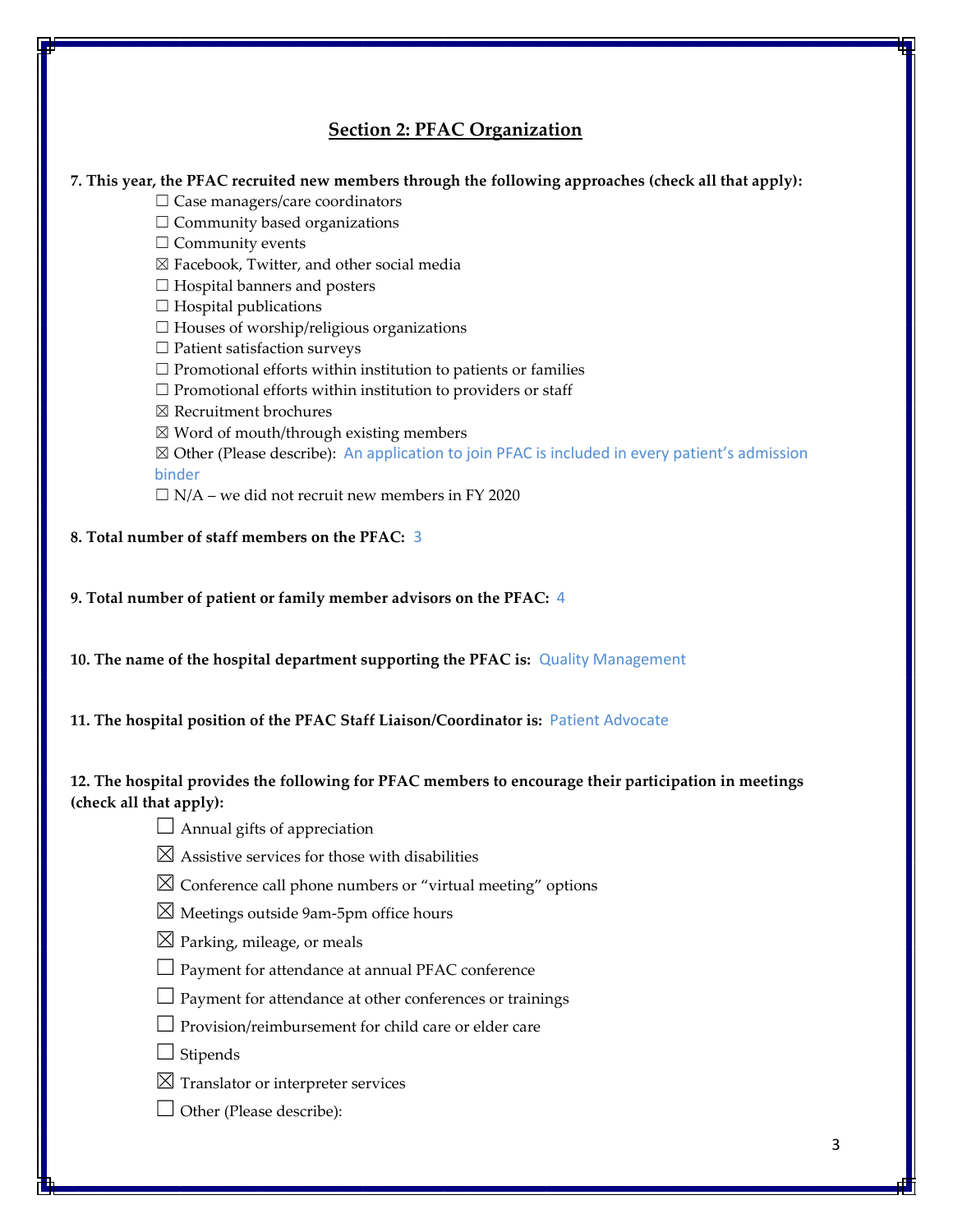$\Box$  N/A

## **Section 3: Community Representation**

*The PFAC regulations require that patient and family members in your PFAC be "representative of the community served by the hospital." If you are not sure how to answer the following questions, contact your community relations office or check "don't know."*

**13. Our hospital's catchment area is geographically defined as:** Referral basis is Eastern Massachusetts Region

 $\Box$  Don't know

**14. Tell us about racial and ethnic groups in these areas (please provide percentages; if you are unsure of the percentages check "don't know"):**

|                                                              | <b>RACE</b>               |       |                  |                           | <b>ETHNICITY</b> |       |                         |                           |
|--------------------------------------------------------------|---------------------------|-------|------------------|---------------------------|------------------|-------|-------------------------|---------------------------|
|                                                              | $\frac{0}{0}$<br>American | $\%$  | $\%$<br>Black or | $\%$<br>Native            | $\%$<br>White    | $\%$  | $\frac{0}{0}$           |                           |
|                                                              | Indian or                 | Asian | African          | Hawaiian or               |                  | Other | Hispanic,<br>Latino, or |                           |
|                                                              | Alaska Native             |       | American         | other Pacific<br>Islander |                  |       | Spanish<br>origin       |                           |
| 14a. Our defined<br>catchment area                           |                           |       |                  |                           |                  |       |                         | $\boxtimes$ Don't<br>know |
| 14b. Patients the<br>hospital provided<br>care to in FY 2021 | .03%                      | 1.75% | 10.74%           | .07                       | 73.55%           | 2.79% | 1.90%                   | $\Box$ Don't<br>know      |
| 14c. The PFAC<br>patient and family<br>advisors in FY 2021   |                           |       | 14.28%           |                           | 71.42% 14.28%    |       |                         | $\Box$ Don't<br>know      |

**15. Tell us about languages spoken in these areas (please provide percentages; if you are unsure of the percentages select "don't know"):**

> **Limited English Proficiency (LEP) %**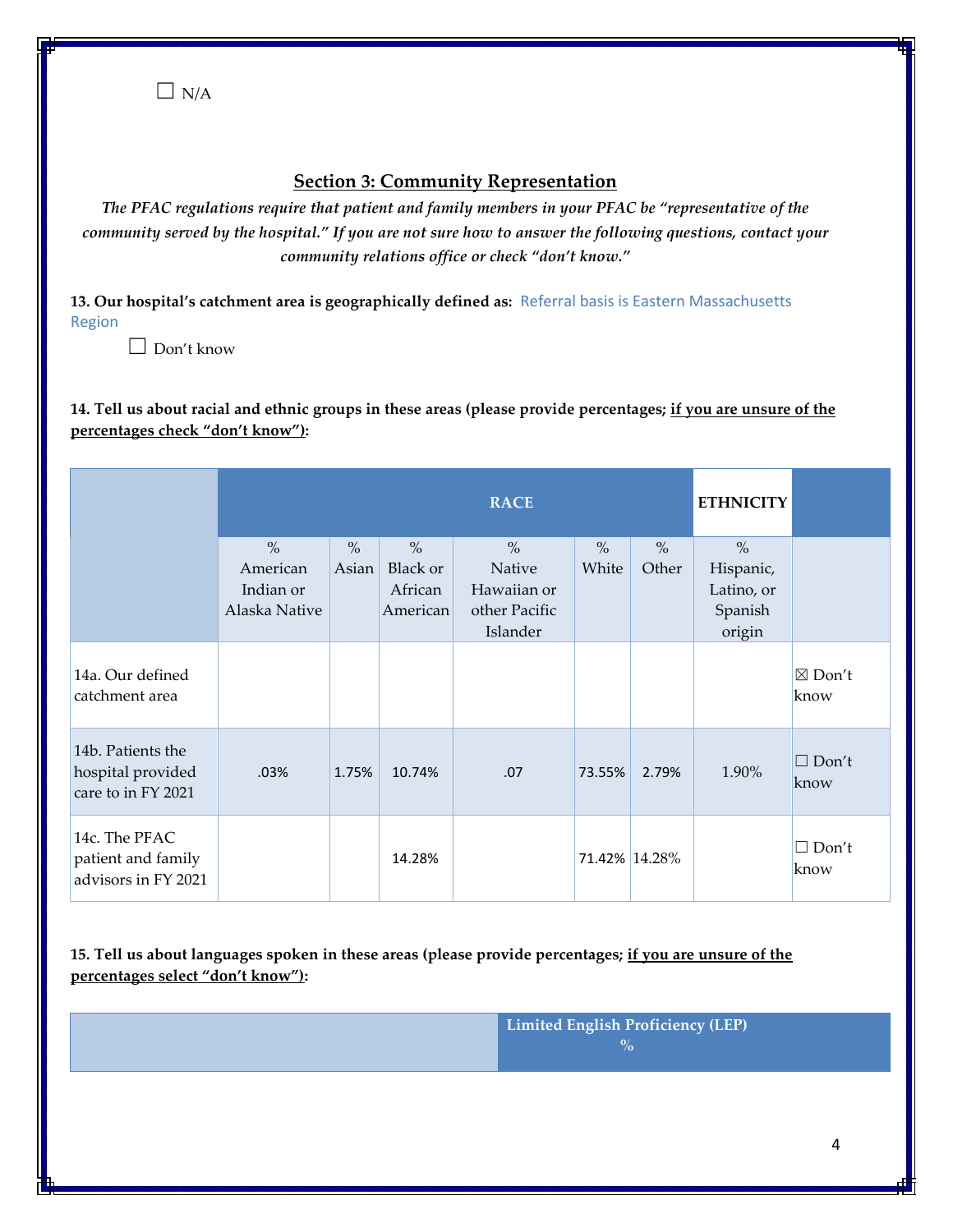| 15a. Patients the hospital provided care to in FY 2021 | 15.76% | Don't know<br>- 1 |
|--------------------------------------------------------|--------|-------------------|
| 15b. PFAC patient and family advisors in FY 2021       | U      | □ Don't know      |

15c. What percentage of patients that the hospital provided care to in FY 2021 spoke the following as their primary language?

|                        | $\frac{0}{0}$ |
|------------------------|---------------|
| Spanish                | 28.46%        |
| Portuguese             | 6.92%         |
| Portuguese (Brazilian) |               |
| Portuguese (Creole)    |               |
| Chinese                |               |
| Chinese (Cantonese)    | 2.30%         |
| Chinese (Mandarin)     | .76%          |
| <b>Haitian Creole</b>  | 17.69%        |
| Vietnamese             | 6.15%         |
| Russian                | .76%          |
| French                 | .76%          |
| Mon-Khmer/Cambodian    | 1.53% / .76%  |
| Italian                | .76%          |
| Arabic                 |               |
| Albanian               | 1.53%         |
| Cape Verdean (Creole)  | 10.0%         |
| American Sign Language | 1.53%         |
| Bengali                |               |
| Greek                  | 3.07%         |
| Laotian                |               |
| Lithuanian             |               |
| Somali                 |               |
| Tagalog                |               |
| Thai                   |               |
| Ukranian               |               |
| Croatian               | .76%          |
| Hebrew                 | .76%          |
| Igbo                   | .76%          |
| Urdu                   | .76%          |
| Other                  | .76%          |
| Unknown                |               |

☐ Don't know

15d. In FY 2021, what percentage of PFAC patient and family advisors spoke the following as their primary language?

**%**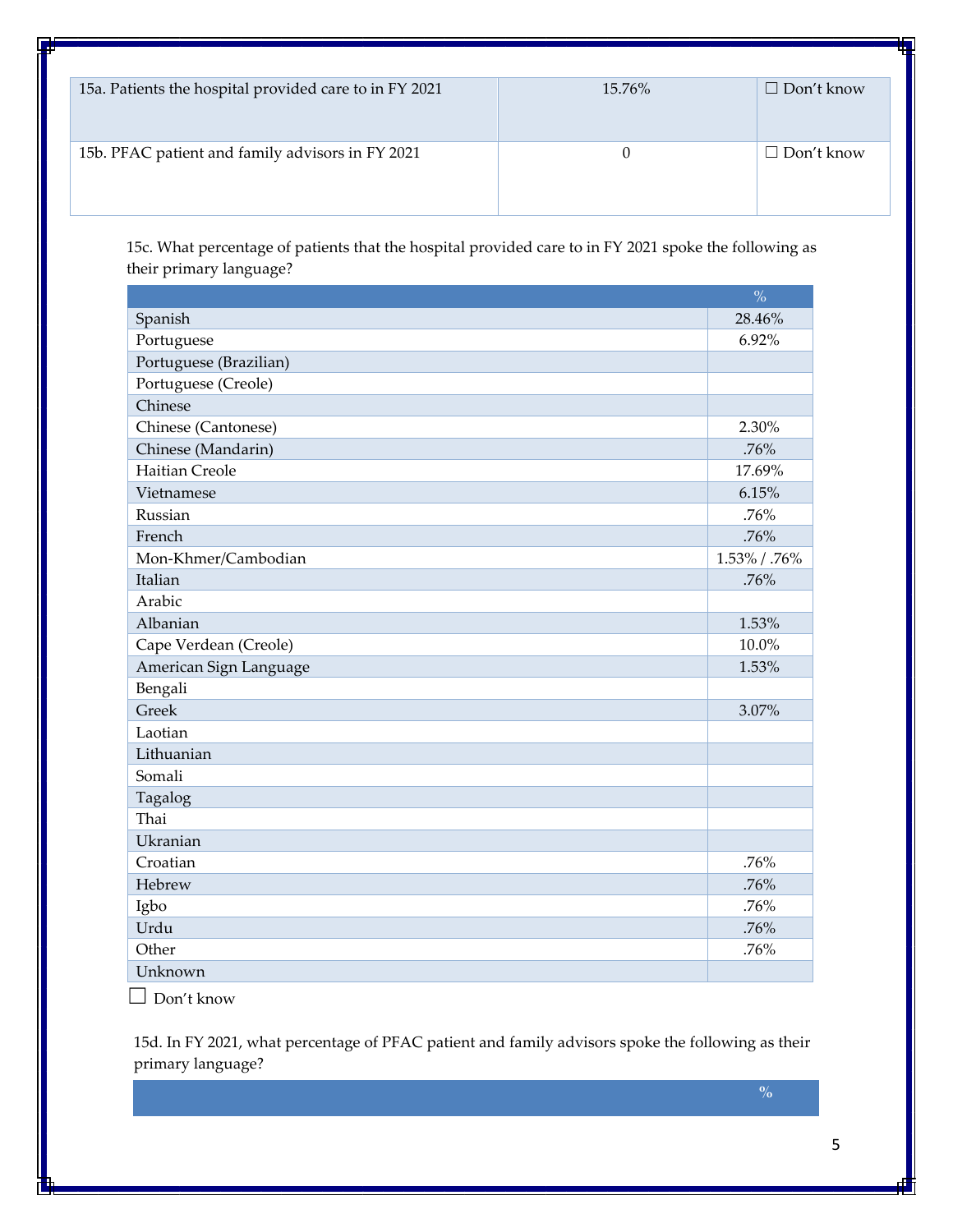| Spanish               |        |
|-----------------------|--------|
| Portuguese            | 14.28% |
| Chinese               |        |
| Haitian Creole        |        |
| Vietnamese            |        |
| Russian               |        |
| French                |        |
| Mon-Khmer/Cambodian   |        |
| Italian               |        |
| Arabic                |        |
| Albanian              |        |
| Cape Verdean (Creole) | 14.28% |

 $\Box$  Don't know

**16. The PFAC is undertaking the following activities to ensure appropriate representation of our membership in comparison to our patient population or catchment area: An application to join PFAC is included in every patient's admission binder.**

## **Section 4: PFAC Operations**

**17. Our process for developing and distributing agendas for the PFAC meetings (choose):**

□ Staff develops the agenda and sends it out prior to the meeting

 $\Box$  Staff develops the agenda and distributes it at the meeting

- $\Box$  PFAC members develop the agenda and send it out prior to the meeting
- $\Box$  PFAC members develop the agenda and distribute it at the meeting
- $\boxtimes$  PFAC members and staff develop agenda together and send it out prior to the meeting. (Please describe below in **#17a**)
- $\boxtimes$  PFAC members and staff develop agenda together and distribute it at the meeting. (Please describe below in #**17a**)
- ☐ Other process (Please describe below in #**17b**)
- $\Box$  N/A the PFAC does not use agendas

17a. If staff and PFAC members develop the agenda together, please describe the process: Ideas and suggestions from Council members during PFAC meetings are appropriately added to upcoming meeting agendas for discussion. Meeting agendas are sent out via email prior to meetings and then also disbursed at meetings.

17b. If other process, please describe: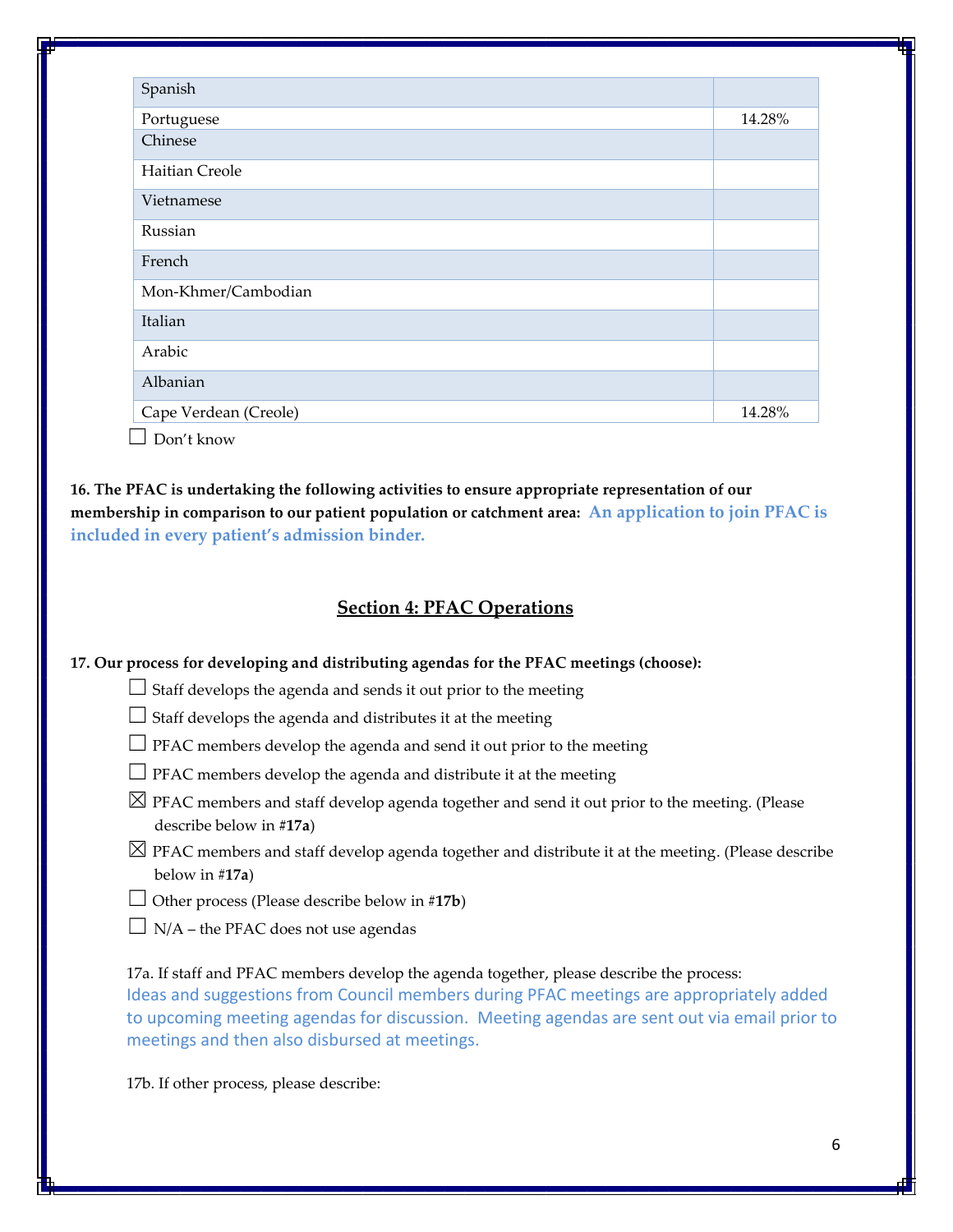| 18. The PFAC goals and objectives for 2021 were: (check the best choice):                               |
|---------------------------------------------------------------------------------------------------------|
| $\Box$ Developed by staff alone                                                                         |
| $\Box$ Developed by staff and reviewed by PFAC members                                                  |
| $\boxtimes$ Developed by PFAC members and staff                                                         |
| $\Box$ N/A – we did not have goals for FY 2020– Skip to #20                                             |
| 19. The PFAC had the following goals and objectives for 2021:                                           |
| 1) Recruitment                                                                                          |
| 2) Assist in maintaining and improving Patient Experience and Press Ganey scores                        |
| 3) Assist hospital departments with Quality Initiatives                                                 |
| 20. Please list any subcommittees that your PFAC has established: N/A                                   |
| 21. How does the PFAC interact with the hospital Board of Directors (check all that apply):             |
| $\boxtimes$ PFAC submits annual report to Board                                                         |
| $\boxtimes$ PFAC submits meeting minutes to Board                                                       |
| $\Box$ Action items or concerns are part of an ongoing "Feedback Loop" to the Board                     |
| $\boxtimes$ PFAC member(s) attend(s) Board meetings                                                     |
| $\Box$ Board member(s) attend(s) PFAC meetings                                                          |
| $\Box$ PFAC member(s) are on board-level committee(s)                                                   |
| $\Box$ Other (Please describe):                                                                         |
| $\Box$ N/A – the PFAC does not interact with the Hospital Board of Directors                            |
| 22. Describe the PFAC's use of email, listservs, or social media for communication: The PFAC uses email |
| for the distribution of our meeting agenda and minutes and also for communication between               |
| meetings.                                                                                               |
|                                                                                                         |
| $\Box$ N/A – We don't communicate through these approaches                                              |
| <b>Section 5: Orientation and Continuing Education</b>                                                  |
| 23. Number of new PFAC members this year: 1                                                             |
| 24. Orientation content included (check all that apply):                                                |
| $\boxtimes$ "Buddy program" with experienced members                                                    |
| Check-in or follow-up after the orientation                                                             |
| Concepts of patient- and family-centered care (PFCC)                                                    |
| General hospital orientation                                                                            |
| Health care quality and safety                                                                          |
|                                                                                                         |
| 7                                                                                                       |
|                                                                                                         |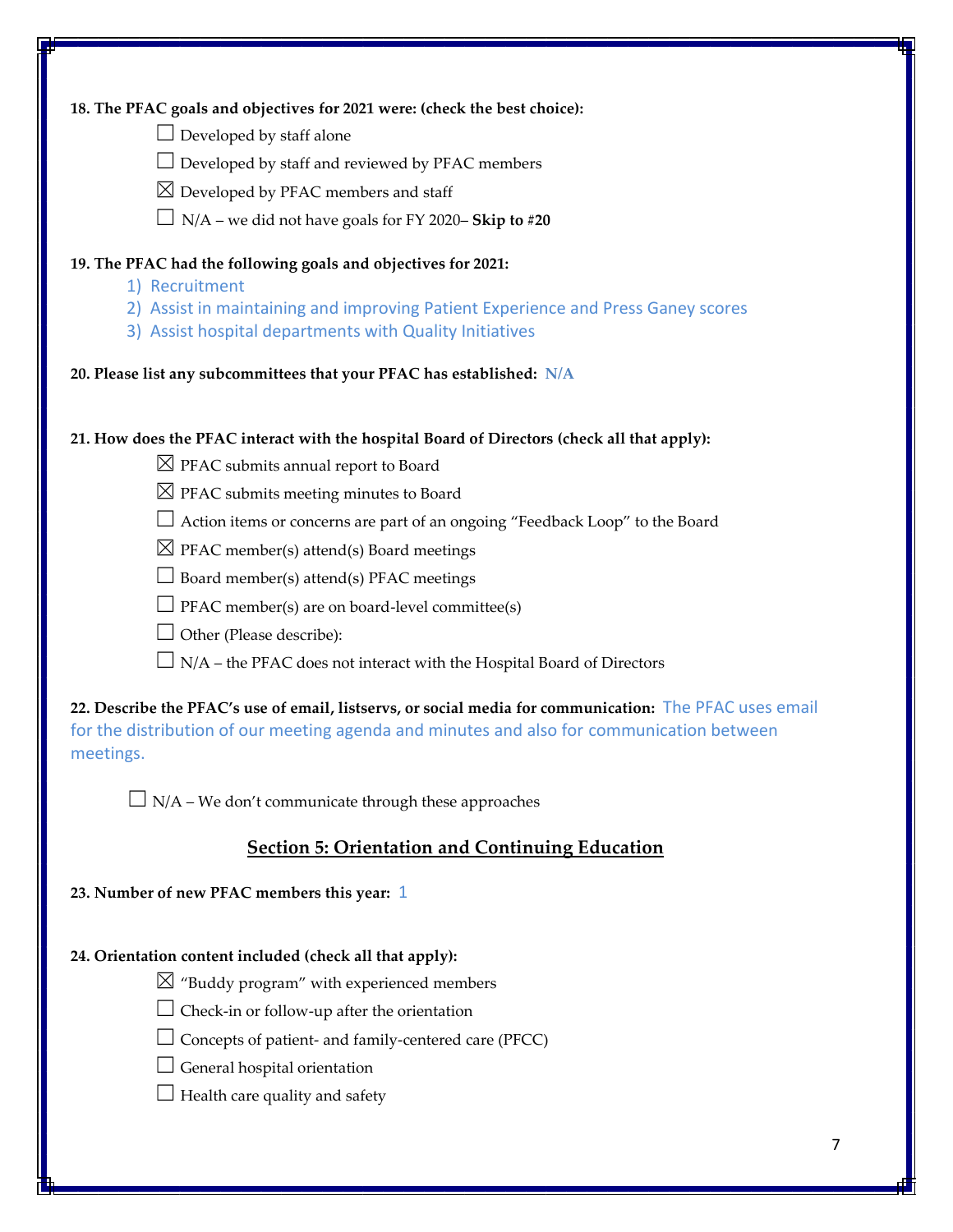| $\boxtimes$ History of the PFAC                                                                                                       |  |
|---------------------------------------------------------------------------------------------------------------------------------------|--|
| Hospital performance information                                                                                                      |  |
| Immediate "assignments" to participate in PFAC work                                                                                   |  |
| Information on how PFAC fits within the organization's structure                                                                      |  |
| In-person training                                                                                                                    |  |
| Massachusetts law and PFACs                                                                                                           |  |
| Meeting with hospital staff                                                                                                           |  |
| Patient engagement in research                                                                                                        |  |
| $\boxtimes$ PFAC policies, member roles and responsibilities                                                                          |  |
| Skills training on communication, technology, and meeting preparation                                                                 |  |
| $\boxtimes$ Other (Please describe below in #24a)                                                                                     |  |
| $\Box$ N/A – the PFAC members do not go through a formal orientation process                                                          |  |
| 24a. If other, describe: HIPAA and patient confidentiality / practical details - logistics of meeting<br>and attendance expectations. |  |
| 25. The PFAC received training on the following topics:                                                                               |  |
| $\Box$ Concepts of patient- and family-centered care (PFCC)                                                                           |  |
| $\boxtimes$ Health care quality and safety measurement                                                                                |  |
| $\Box$ Health literacy                                                                                                                |  |
| A high-profile quality issue in the news in relation to the hospital (e.g. simultaneous surgeries,                                    |  |
| treatment of VIP patients, mental/behavioral health patient discharge, etc.)                                                          |  |
| $\boxtimes$ Hospital performance information                                                                                          |  |
| $\perp$ Patient engagement in research                                                                                                |  |
| Types of research conducted in the hospital                                                                                           |  |
| Other (Please describe below in #25a)                                                                                                 |  |
| $\Box$ N/A – the PFAC did not receive training                                                                                        |  |
| 25a. If other, describe:                                                                                                              |  |
| <b>Section 6: FY 2021 PFAC Impact and Accomplishments</b>                                                                             |  |
| The following information only concerns PFAC activities in the fiscal year 2021.                                                      |  |
| 26. Please share the following information on the PFACs accomplishments and impacts:                                                  |  |
| 26a. What were the three greatest accomplishments/impacts of the PFAC related to providing feedback<br>or perspective?                |  |
| Accomplishment/Impact<br>Idea came from (choose one)                                                                                  |  |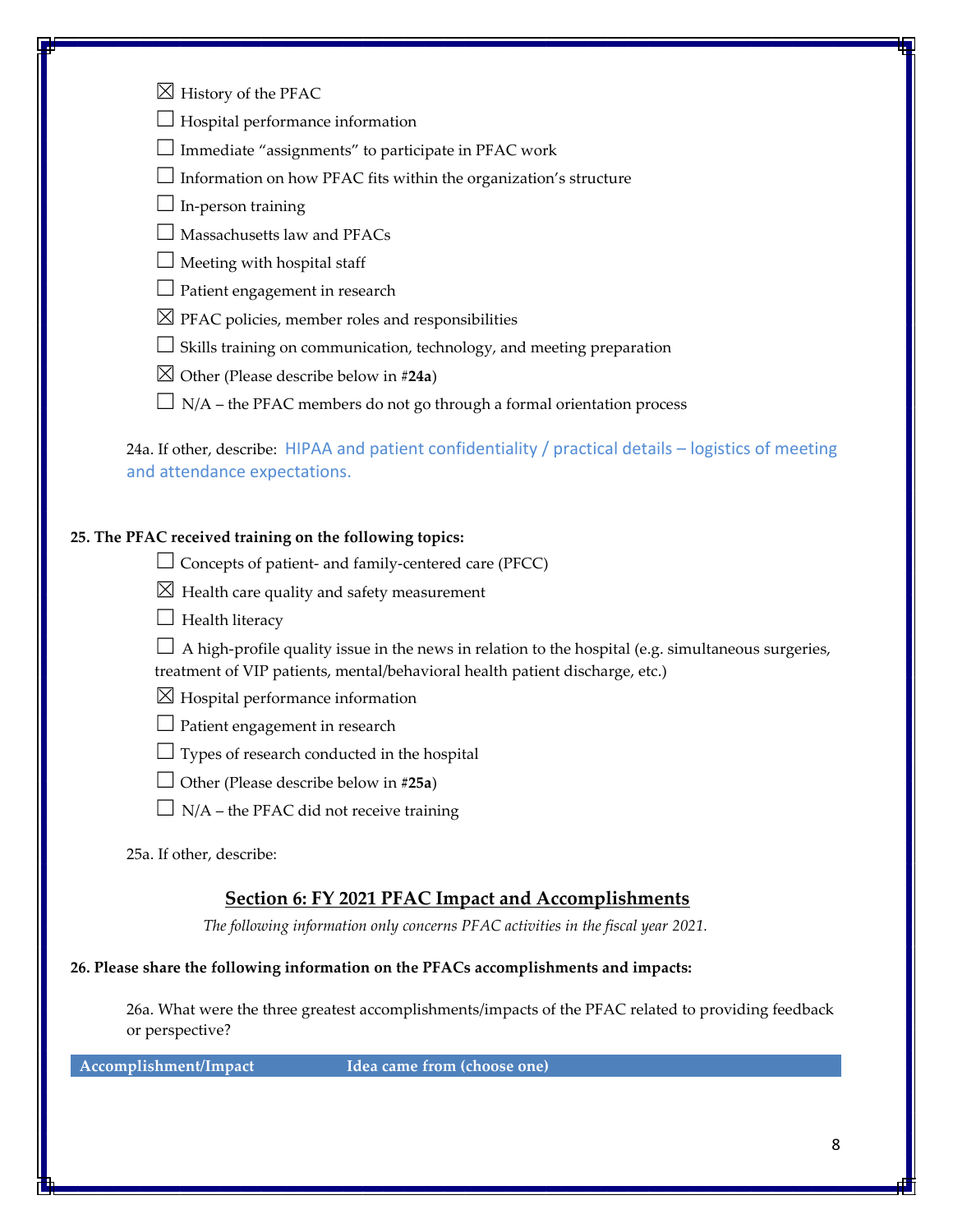| Accomplishment/Impact 1:<br>Director of Admission discussed<br>their interaction with the patients<br>and families in processing the<br>necessary paperwork required for<br>admission. We now have a<br>Registration person here until 7pm<br>and one available on Saturdays,<br>providing coverage for more hours<br>allowing for verbal review upon<br>admission.                                                                                                                                     | Patient/family advisors of the PFAC<br>$\boxtimes$ Department, committee, or unit that requested PFAC input |
|---------------------------------------------------------------------------------------------------------------------------------------------------------------------------------------------------------------------------------------------------------------------------------------------------------------------------------------------------------------------------------------------------------------------------------------------------------------------------------------------------------|-------------------------------------------------------------------------------------------------------------|
| Accomplishment/Impact 2:<br>Comfort Menu was presented to the<br>Council for discussion about using<br>non-medication pain options.<br>Suggestions: The Council<br>suggested the Comfort Menu be<br>included with the Admission<br>Packet. Additionally suggested:<br>Adding Eye Masks under Comfort<br>Measures. Add actual TV channel #<br>and iPad visit with loved ones<br>under Relaxation Items. Mention<br>that items need to be medically<br>prescribed under Important<br>Recovery Activities. | Patient/family advisors of the PFAC<br>$\boxtimes$ Department, committee, or unit that requested PFAC input |
| Accomplishment/Impact 3: CNO<br>presented tool used to observe staff<br>during nursing handoff and what<br>we look for as part of CARES<br>values.                                                                                                                                                                                                                                                                                                                                                      | Patient/family advisors of the PFAC<br>$\boxtimes$ Department, committee, or unit that requested PFAC input |

26b. What were the three greatest accomplishments/impacts of the PFAC related to influencing the institution's financial and programmatic decisions?

| Accomplishment/Impact                                                                                                                                                                                                                                                                                                                                                                                    | Idea came from (choose one)                                                                                        |
|----------------------------------------------------------------------------------------------------------------------------------------------------------------------------------------------------------------------------------------------------------------------------------------------------------------------------------------------------------------------------------------------------------|--------------------------------------------------------------------------------------------------------------------|
| Accomplishment/Impact 1: TCU<br>Administrator spoke about<br>opportunities to improve TCU:<br>Infection Control, Falls, and<br>Communication. TCU is re-<br>invigorating the CARES For You<br>program. TCU is making an effort<br>to allow patients to facetime with<br>families during COVID. For the<br>most part, patients have smart<br>phones but an iPad is available for<br>those without phones. | $\Box$ Patient/family advisors of the PFAC<br>$\boxtimes$ Department, committee, or unit that requested PFAC input |
|                                                                                                                                                                                                                                                                                                                                                                                                          |                                                                                                                    |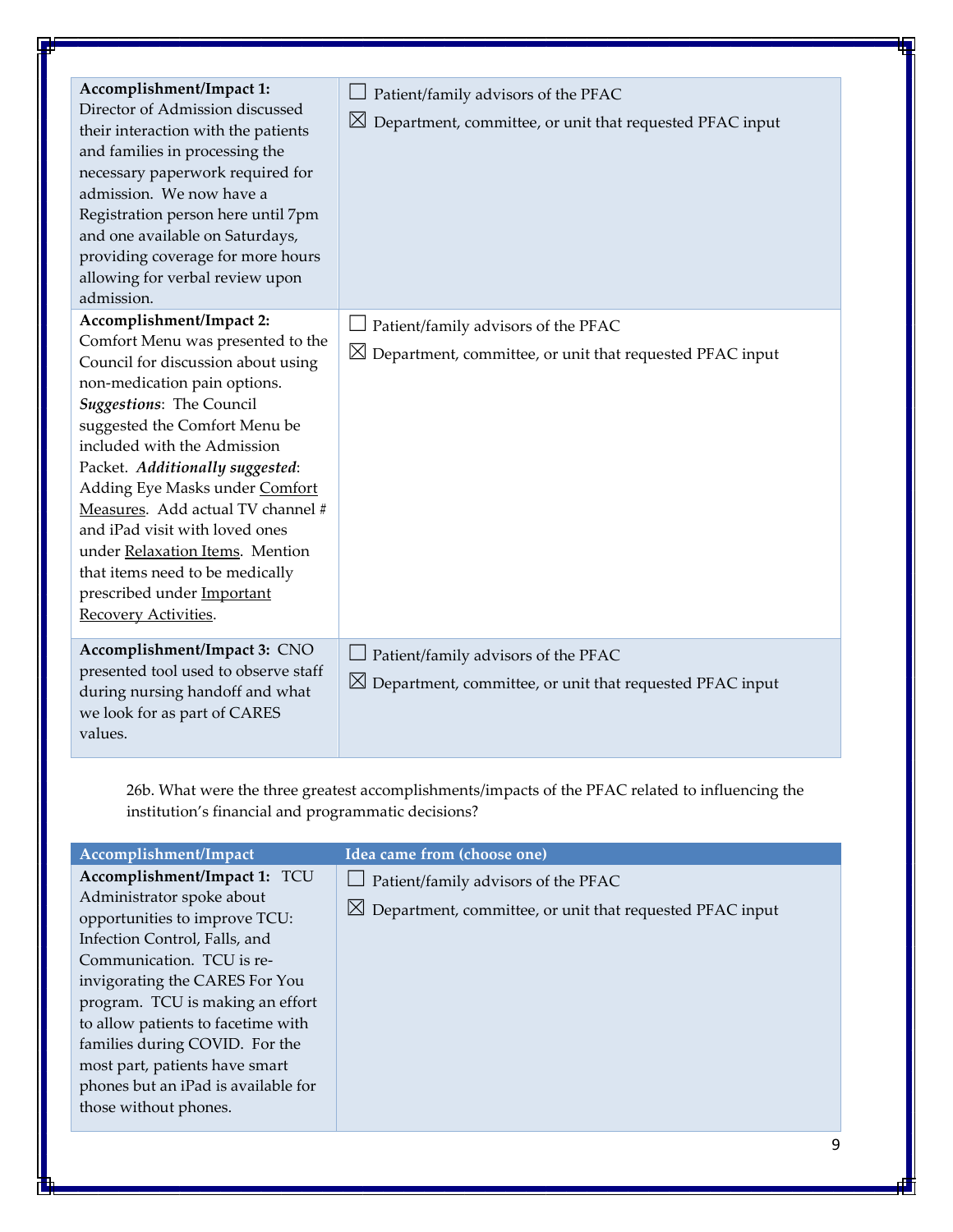| Accomplishment/Impact 2:<br>Director of Respiratory and<br>radiology presented a new<br>company called Trident Care who<br>now offers portable onsite service<br>to the hospital to perform<br>ultrasounds allowing us to offer<br>echocardiograms. (Mobilex). They<br>come to the hospital on Tuesdays<br>and Thursday and<br>Echocardiograms on Tuesdays.<br>This is available for the<br>LTACH/TCU/GPU. It is performed<br>at the patient's bedside. | $\Box$ Patient/family advisors of the PFAC<br>$\boxtimes$ Department, committee, or unit that requested PFAC input |
|---------------------------------------------------------------------------------------------------------------------------------------------------------------------------------------------------------------------------------------------------------------------------------------------------------------------------------------------------------------------------------------------------------------------------------------------------------|--------------------------------------------------------------------------------------------------------------------|
| Accomplishment/Impact 3:                                                                                                                                                                                                                                                                                                                                                                                                                                | $\Box$ Patient/family advisors of the PFAC<br>Department, committee, or unit that requested PFAC input             |

26c. What were the three greatest accomplishments/impacts of the PFAC related leading/co-leading programs and initiatives? None at this time.

| Accomplishment/Impact    | Idea came from (choose one)                                                                                    |
|--------------------------|----------------------------------------------------------------------------------------------------------------|
| Accomplishment/Impact 1: | $\Box$ Patient/family advisors of the PFAC<br>$\perp$ Department, committee, or unit that requested PFAC input |
| Accomplishment/Impact 2: | $\Box$ Patient/family advisors of the PFAC<br>$\Box$ Department, committee, or unit that requested PFAC input  |
| Accomplishment/Impact 3: | $\Box$ Patient/family advisors of the PFAC<br>Department, committee, or unit that requested PFAC input         |

## **27. The five greatest challenges the PFAC had in FY 2021:**

**Challenge 1: Inclusion of council members onto hospital committees**

**Challenge 2: Recruitment of new members on a continual basis so that we may adhere to PFAC term limits**

**Challenge 3: Full attendance at quarterly meetings**

**Challenge 4: Due to Covid-19, not being able to meet in person**

**Challenge 5:** 

 $\Box$  N/A – we did not encounter any challenges in FY 2021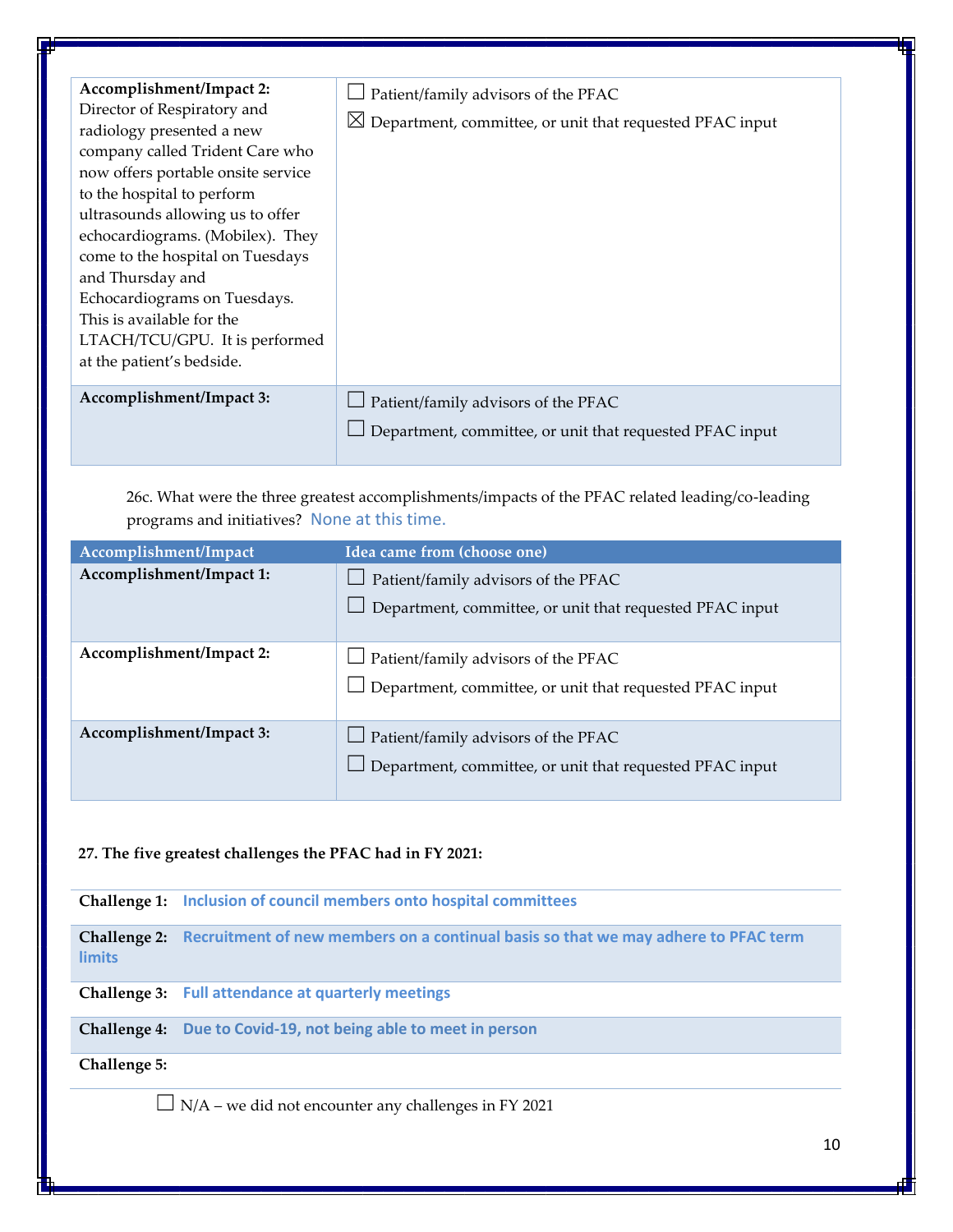**28. The PFAC members serve on the following hospital-wide committees, projects, task forces, work groups,** 

#### **or Board committees:**

- ☐ Behavioral Health/Substance Use
- ☐ Bereavement
- ☒ Board of Directors
- ☐ Care Transitions
- □ Code of Conduct
- ☐ Community Benefits
- □ Critical Care
- □ Culturally Competent Care
- ☐ Discharge Delays
- ☐ Diversity & Inclusion
- ☐ Drug Shortage
- ☐ Eliminating Preventable Harm
- ☐ Emergency Department Patient/Family Experience Improvement
- ☒ Ethics
- $\Box$  Institutional Review Board (IRB)
- ☐ Lesbian, Gay, Bisexual, and Transgender (LGBT) Sensitive Care
- ☐ Patient Care Assessment
- ☐ Patient Education
- ☒ Patient and Family Experience Improvement
- ☐ Pharmacy Discharge Script Program
- ☒ Quality and Safety
- ☐ Quality/Performance Improvement
- □ Surgical Home
- ⊠ Other (Please describe): Reward and Recognition Committee
- ☐ N/A **–** the PFAC members do not serve on these **Skip to #30**

**29. How do members on these hospital-wide committees or projects report back to the PFAC about their work?** Important hospital updates are shared during meetings. Included would be the above committee updates.

## **30. The PFAC provided advice or recommendations to the hospital on the following areas mentioned in the Massachusetts law (check all that apply):**

☐ Institutional Review Boards

☐ Patient and provider relationships

 $\boxtimes$  Patient education on safety and quality matters

 $\boxtimes$  Quality improvement initiatives

 $\Box$  N/A – the PFAC did not provide advice or recommendations to the hospital on these areas in FY 2021

## **31. PFAC members participated in the following activities mentioned in the Massachusetts law (check all that apply):**

☐ Advisory boards/groups or panels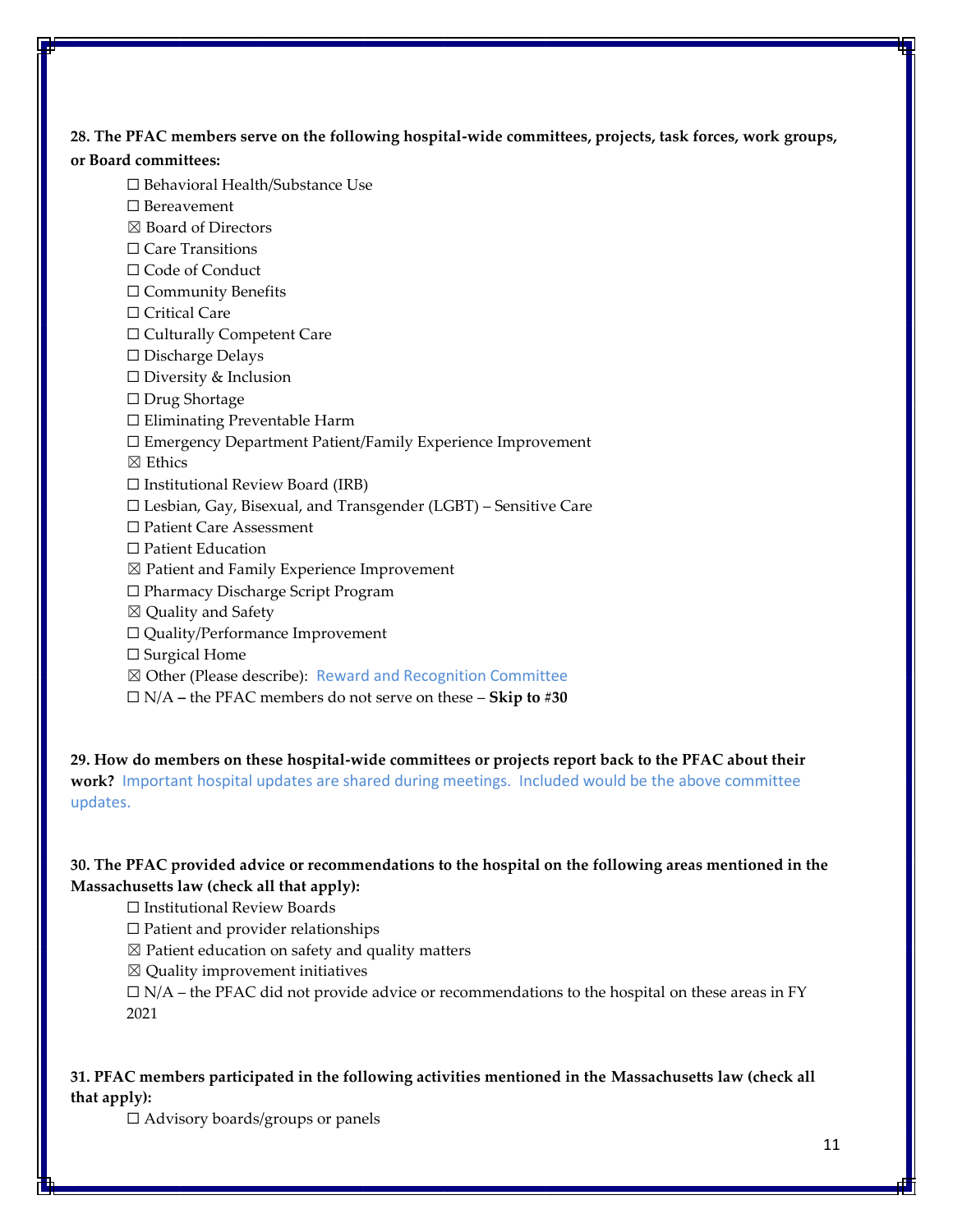- ☐ Award committees
- ☐ Co-trainers for clinical and nonclinical staff, in-service programs, and health professional trainees
- $\square$  Search committees and in the hiring of new staff
- ☒ Selection of reward and recognition programs
- $\boxtimes$  Standing hospital committees that address quality

□ Task forces

 $\Box$  N/A – the PFAC members did not participate in any of these activities

## **32. The hospital shared the following public hospital performance information with the PFAC (check all that apply):**

## **32a. Complaints and serious events**

- $\Box$  Complaints and investigations reported to Department of Public Health (DPH)
- ☐ Healthcare-Associated Infections (National Healthcare Safety Network)
- $\Box$  Patient complaints to hospital
- ☐ Serious Reportable Events reported to Department of Public Health (DPH)

#### **32b. Quality of care**

- $\Box$  High-risk surgeries (such as aortic valve replacement, pancreatic resection)
- ☐ Joint Commission Accreditation Quality Report (such as asthma care, immunization, stroke care)
- $\Box$  Medicare Hospital Compare (such as complications, readmissions, medical imaging)
- $\Box$  Maternity care (such as C-sections, high risk deliveries)

#### **32c. Resource use, patient satisfaction, and other**

☐ Inpatient care management (such as electronically ordering medicine, specially trained doctors for ICU patients)

☒ Patient experience/satisfaction scores (eg. HCAHPS - Hospital Consumer Assessment of Healthcare Providers and Systems)

- $\Box$  Resource use (such as length of stay, readmissions)
- □ Other (Please describe):
- ☐ N/A the hospital did not share performance information with the PFAC **Skip to #35**

**33. Please explain why the hospital shared only the data you checked in Q 32 above:** We are a long-term acute care hospital (LTACH) with time constraints during PFAC meetings. Our focus is on Quality Safety initiatives that would improve the patient's experience and overall satisfaction.

## **34. Please describe how the PFAC was engaged in discussions around these data in #32 above and any resulting quality improvement initiatives:**

- 1. Patient Satisfaction Scores are presented and discussed at every meeting.
- 2. The council provided insight, feedback, and suggestions.

## **35. The PFAC participated in activities related to the following state or national quality of care initiatives (check all that apply):**

35a. National Patient Safety Hospital Goals

- $\Box$  Identifying patient safety risks
- ☐ Identifying patients correctly
- $\Box$  Preventing infection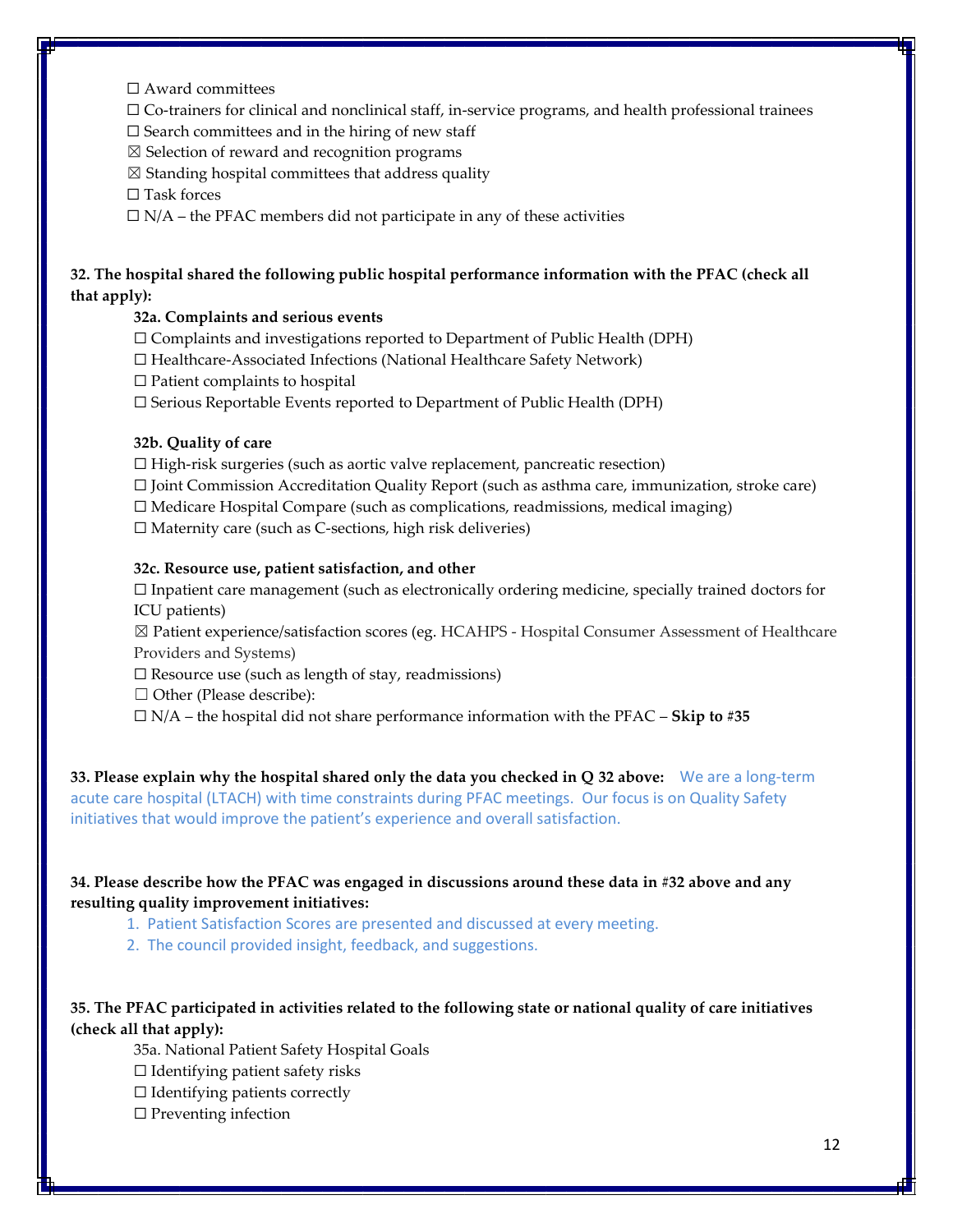$\Box$  Preventing mistakes in surgery

 $\Box$  Using medicines safely

 $\Box$  Using alarms safely

35b. Prevention and errors

☒ Care transitions (e.g., discharge planning, passports, care coordination, and follow up between care settings)

☐ Checklists

☐ Electronic Health Records –related errors

 $\Box$  Hand-washing initiatives

☐ Human Factors Engineering

 $\Box$  Fall prevention

 $\Box$  Team training

☐ Safety

35c. Decision-making and advanced planning

 $\Box$  End of life planning (e.g., hospice, palliative, advanced directives)

 $\Box$  Health care proxies

 $\Box$  Improving information for patients and families

☐ Informed decision making/informed consent

35d. Other quality initiatives

☐ Disclosure of harm and apology

☐ Integration of behavioral health care

☐ Rapid response teams

☐ Other (Please describe):

 $\Box$  N/A – the PFAC did not work in quality-of-care initiatives

#### **36. Were any members of your PFAC engaged in advising on research studies?**

☐ Yes

☒ No – **Skip to #40 (Section 6)**

## **37. In what ways are members of your PFAC engaged in advising on research studies? Are they:**

☐ Educated about the types of research being conducted

 $\Box$  Involved in study planning and design

 $\Box$  Involved in conducting and implementing studies

 $\Box$  Involved in advising on plans to disseminate study findings and to ensure that findings are communicated in understandable, usable ways

 $\Box$  Involved in policy decisions about how hospital researchers engage with the PFAC (e.g., they work on a policy that says researchers have to include the PFAC in planning and design for every study)

## **38. How are members of your PFAC approached about advising on research studies?**

□ Researchers contact the PFAC

□ Researchers contact individual members, who report back to the PFAC

☐ Other (Please describe below in **#38a**)

☐ None of our members are involved in research studies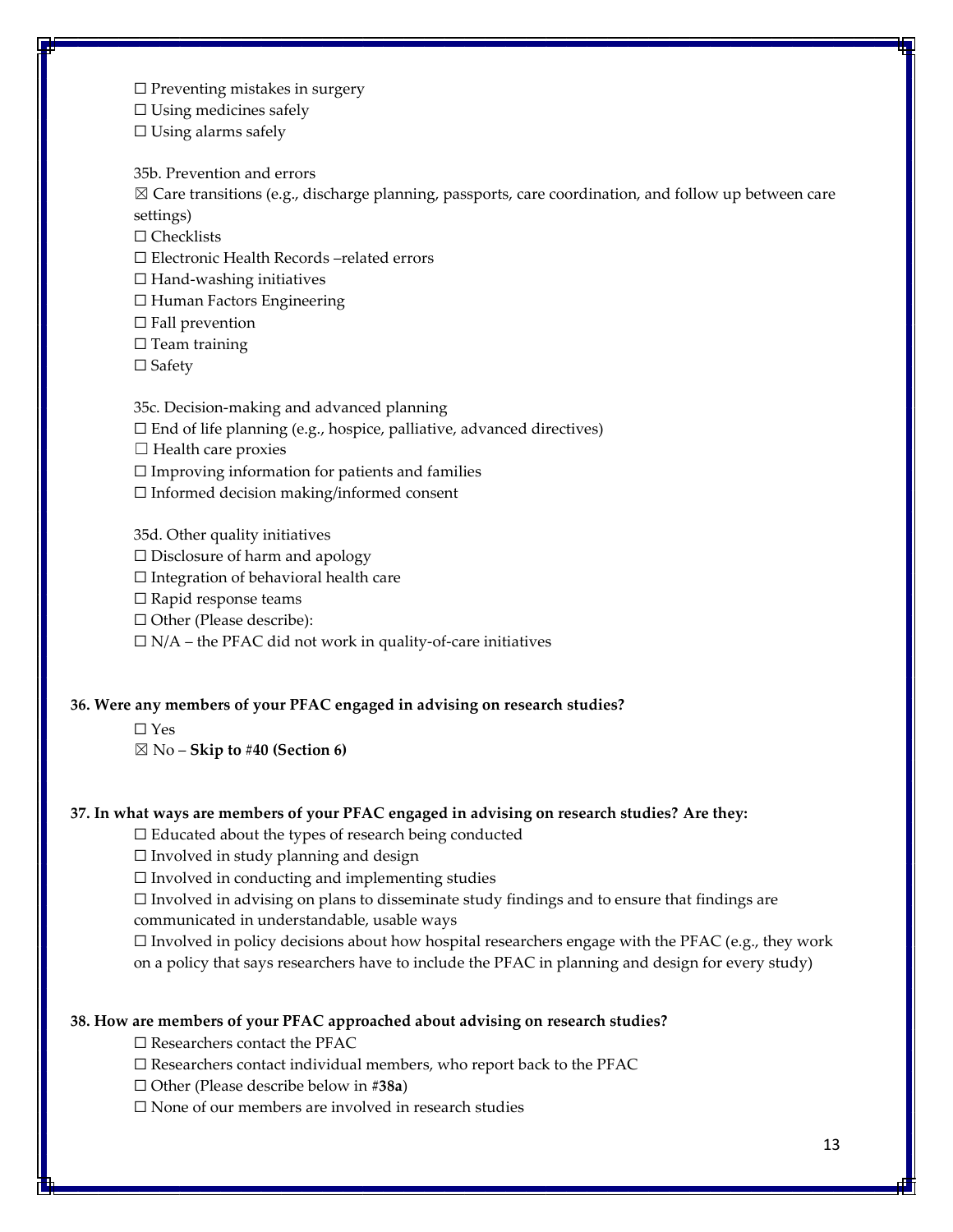38a. If other, describe:

#### **39. About how many studies have your PFAC members advised on?**

- $\Box$  1 or 2
- $\square$  3-5
- □ More than 5
- ☐ None of our members are involved in research studies

## **Section 7: PFAC Annual Report**

*We strongly suggest that all PFAC members approve reports prior to submission.*

**40. The following individuals approved this report prior to submission (list name and indicate whether staff or patient/family advisor):** 

Traci O'Connor – Hospital Staff Miguel DosSantos – Hospital Staff Miguel DosSantos – Hospital Staff

Barry Gold – Patient/Family Member Al DeNapoli – Patient/Family member Susan Dowling – Hospital Staff **Denise Frierson – Patient/Family Member** Amy Kopchell – Hospital Staff Arlene O'Connor – Patient/Family Member

**41. Describe the process by which this PFAC report was completed and approved at your institution (choose the best option).**

- ☒ Collaborative process: staff and PFAC members both wrote and/or edited the report
- ☐ Staff wrote report and PFAC members reviewed it
- ☐ Staff wrote report
- ☐ Other (Please describe):

**Massachusetts law requires that each hospital's annual PFAC report be made available to the public upon request. Answer the following questions about the report***:* **42. We post the report online.**

☒ Yes, link: [https://36eh4c5otxj1b3ekp2bd3fk1-wpengine.netdna-ssl.com/wp](https://36eh4c5otxj1b3ekp2bd3fk1-wpengine.netdna-ssl.com/wp-content/uploads/2021/05/2020-New-England-Sinai-Hospital-PFAC-annual-report.pdf)[content/uploads/2021/05/2020-New-England-Sinai-Hospital-PFAC-annual-report.pdf](https://36eh4c5otxj1b3ekp2bd3fk1-wpengine.netdna-ssl.com/wp-content/uploads/2021/05/2020-New-England-Sinai-Hospital-PFAC-annual-report.pdf)

And

[https://content.steward.org/sites/default/files/inline](https://content.steward.org/sites/default/files/inline-files/2020%20pfac%20annual%20report.pdf?_ga=2.168369257.955841515.1631282508-303284806.1619187374)[files/2020%20pfac%20annual%20report.pdf?\\_ga=2.168369257.955841515.1631282508-](https://content.steward.org/sites/default/files/inline-files/2020%20pfac%20annual%20report.pdf?_ga=2.168369257.955841515.1631282508-303284806.1619187374) [303284806.1619187374](https://content.steward.org/sites/default/files/inline-files/2020%20pfac%20annual%20report.pdf?_ga=2.168369257.955841515.1631282508-303284806.1619187374)

 $\Box$  No

**43. We provide a phone number or e-mail address on our website to use for requesting the report.** ☒ Yes, phone number/e-mail address: 781-297-1153 / Susan.Dowling@Steward.org